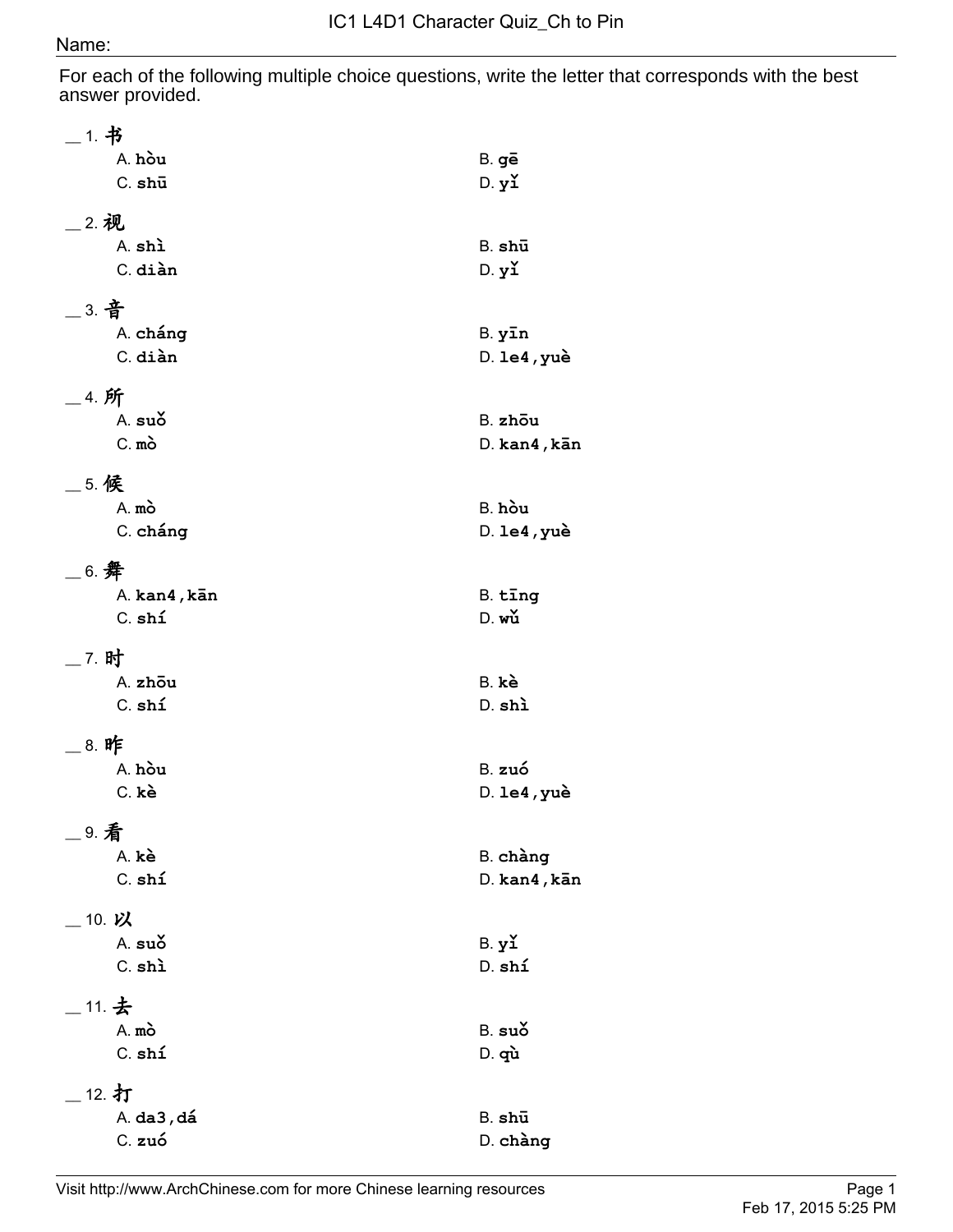| Name |
|------|
|------|

|            | _13. 常           |                    |
|------------|------------------|--------------------|
|            | A. cháng         | B. tiào            |
|            | $C.$ wu          | D. ting            |
|            |                  |                    |
| _14. 末     |                  |                    |
|            | A. hou           | $B.m\delta$        |
|            | C. kan4, kan     | D. ting            |
| $\_$ 15. 唱 |                  |                    |
|            | A. hòu           | B. zuó             |
|            | C. y1            | D. chàng           |
|            |                  |                    |
| _16. 周     |                  |                    |
|            | A. hou           | B. zhou            |
|            | C. shì           | D. shi             |
| __ 17. 对   |                  |                    |
|            | A. duì           | $B.m\delta$        |
|            | $C.$ qu          | D. shi             |
|            |                  |                    |
| __ 18. 电   |                  |                    |
|            | A. diàn          | B. tiào            |
|            | C. ting          | $D.$ $y\bar{1}n$   |
| $\_$ 19. 客 |                  |                    |
|            |                  |                    |
|            | $A.$ da $3,$ dá  | B. kè              |
|            | C. kan4, kan     | D. shi             |
|            |                  |                    |
| _ 20. 影    |                  |                    |
|            | A. cháng         | B. ying            |
|            | C. zuó           | D. tiào            |
| $\_$ 21. 歌 |                  |                    |
|            | A. kan4, kān     | B. y1              |
|            | C. duì           | D. gē              |
|            |                  |                    |
| _22. 球     | A. diàn          |                    |
|            | C. shí           | B. yīn             |
|            |                  | D. qiú             |
|            | 23. 跳            |                    |
|            | A. chàng         | <b>B.</b> 1e4, yuè |
|            | C. shí           | D. tiào            |
|            |                  |                    |
|            | 24. 听<br>A. tīng | B. kè              |